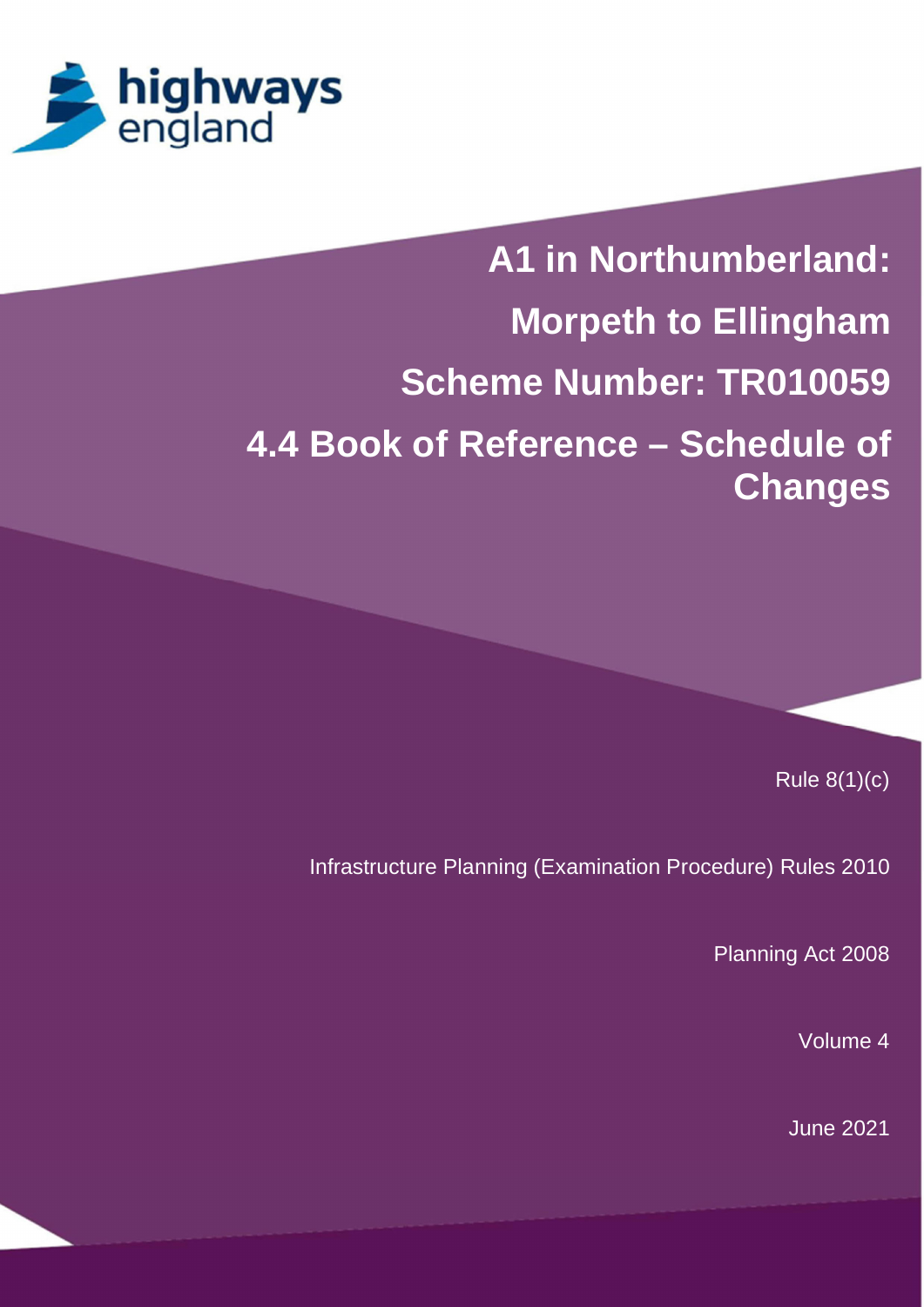

#### Infrastructure Planning

Planning Act 2008

#### **The Infrastructure Planning (Examination Procedure) Rules 2010**

# **The A1 in Northumberland: Morpeth to Ellingham Development Consent Order 20[xx]**

### **BOOK OF REFERENCE SCHEDULE OF CHANGES**

| <b>Rule Number:</b>                 | 8(1)(c)                           |  |
|-------------------------------------|-----------------------------------|--|
| <b>Planning Inspectorate Scheme</b> | TR010059                          |  |
| <b>Reference</b>                    |                                   |  |
| <b>Document Reference</b>           | TR010059/4.4                      |  |
| Author:                             | A1 in Northumberland Project Team |  |
|                                     | <b>Highways England</b>           |  |

| <b>Version</b> | Date   | <b>Status of Version</b> |
|----------------|--------|--------------------------|
| रev 4          | uune : | Deadline 9               |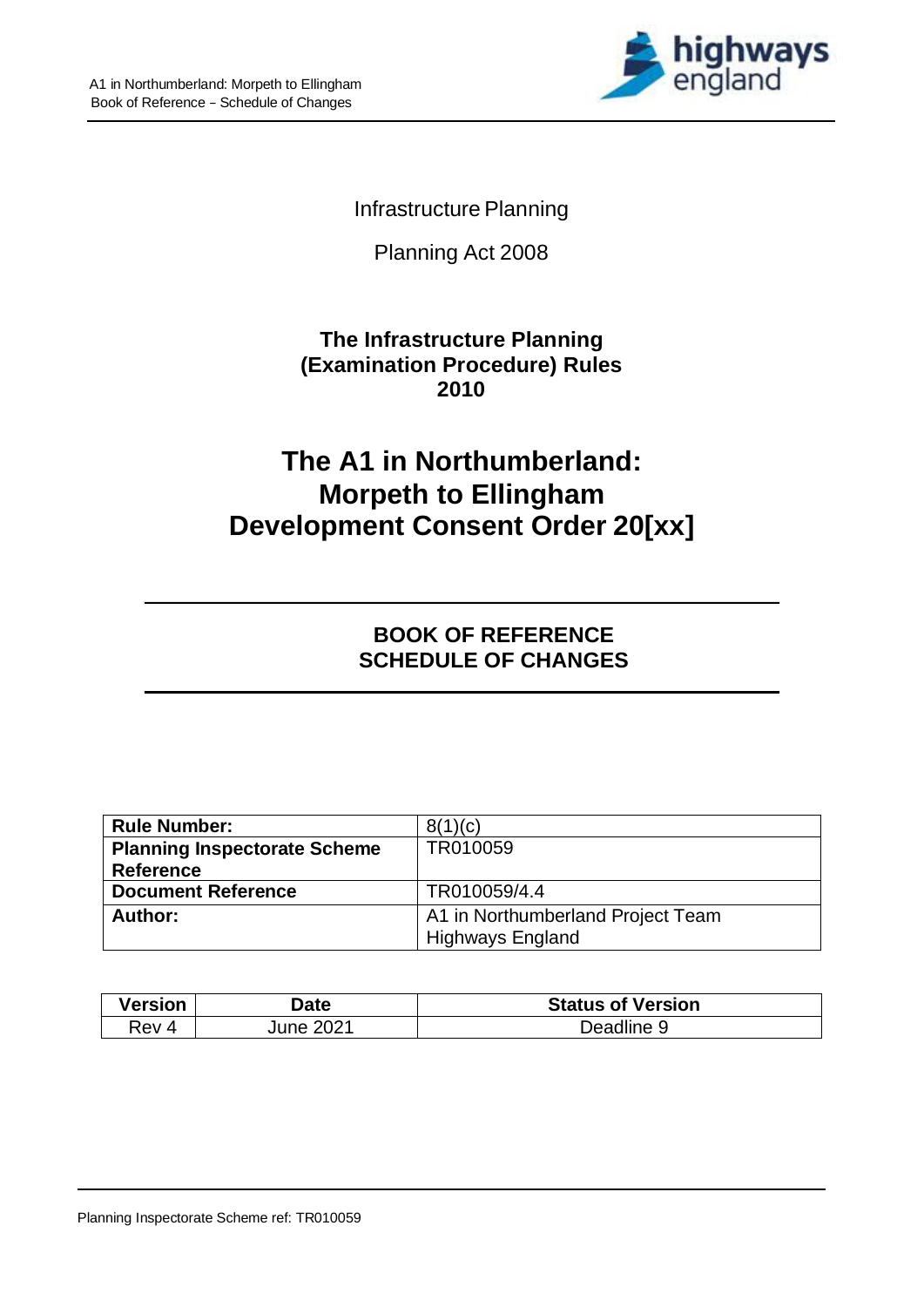

#### **1 Introduction**

#### **1.1 Purpose of this document**

- 1.1.1 This Schedule of Changes to the Book of Reference (BoR) relates to an application made by Highways England (the "Applicant") on 7 July 2020 to the Secretary of State for Transport via the Planning Inspectorate (the "Inspectorate") under the Planning Act 2008 (the "2008 Act") for a Development Consent Order (DCO). If made, the DCO would grant consent for the A1 in Northumberland: Morpeth to Ellingham (the "Scheme").
- 1.1.2 The DCO application was accepted for examination on 4 August 2020. The Scheme is formed of two parts known as A1 Morpeth to Felton (Part A) and A1 Alnwick to Ellingham (Part B). A detailed description of the Scheme can be found in **Chapter 2: The Scheme** of the **Environmental Statement (APP-037).**
- 1.1.3 This Schedule of Changes should be read in conjunction with the BoR **(REP8-008)** and Land Plans **(REP6-003)** to be updated at Deadline 9 of the examination. This Schedule of Changes details amendments to plots on the Land Plans as well as changes in land ownership information identified through ongoing engagement with landowners and updates provided by the Examining Authority.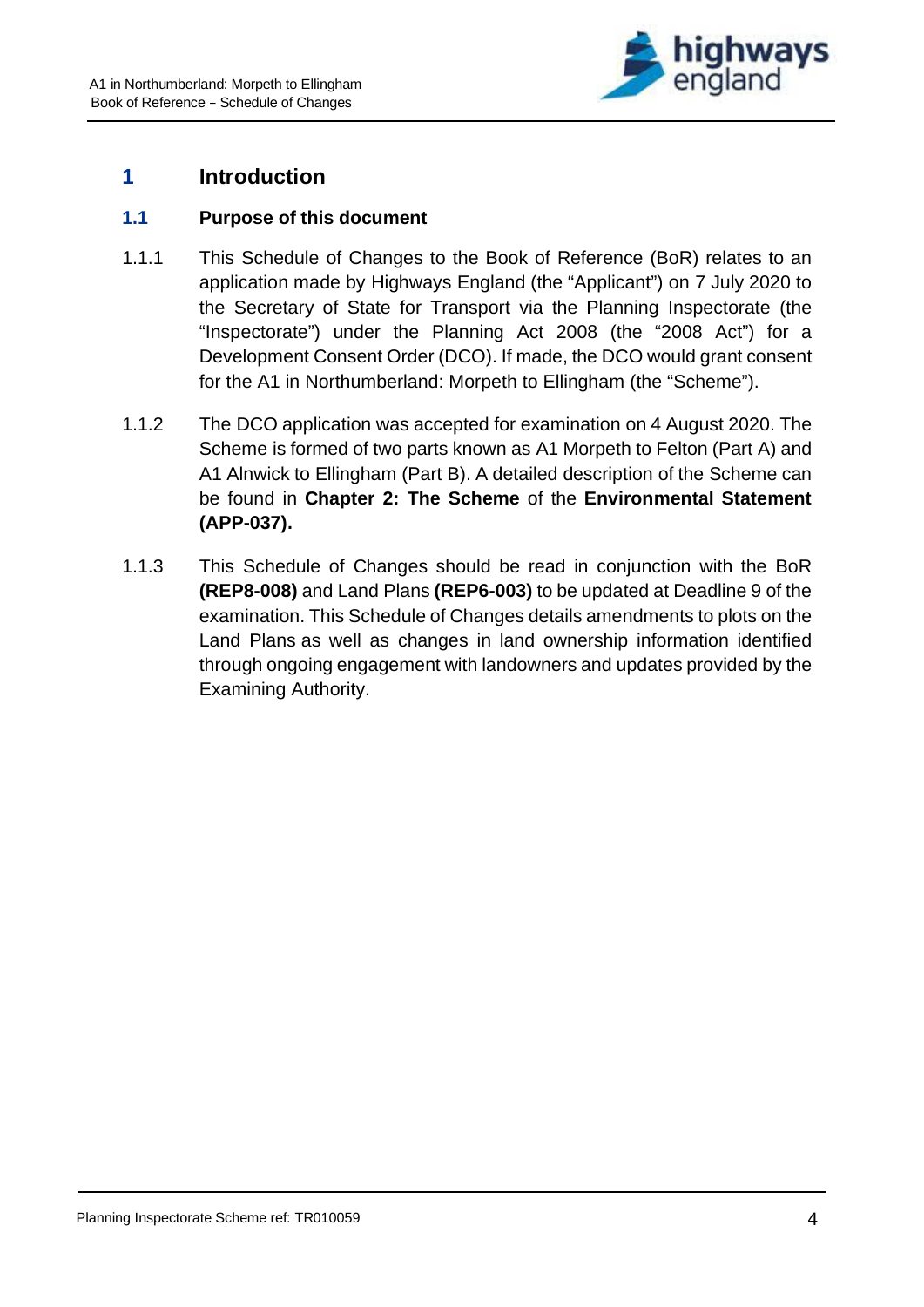

## **2 Schedule of Changes**

- **2.1 Part A: A1 Morpeth to Felton**
- 2.1.1 No changes to be made

#### **2.2 Part B: A1 Alnwick to Ellingham**

| <b>Plot Number(s)</b> | <b>Examination Deadline 8 Version</b>                                                             | <b>Examination Deadline 9 Version</b>                                                                                                                             | <b>Comment</b>                                                                                                                                                                                                                                                                                           |
|-----------------------|---------------------------------------------------------------------------------------------------|-------------------------------------------------------------------------------------------------------------------------------------------------------------------|----------------------------------------------------------------------------------------------------------------------------------------------------------------------------------------------------------------------------------------------------------------------------------------------------------|
| 16/3 <sub>b</sub>     | <b>Highways England Company</b><br>Limited<br>See Address at Plot 11/1n<br>(as highway authority) | <b>Highways England Company Limited</b><br>See Address at Plot 11/1n<br>(as highway authority)<br>Unknown<br>(in respect of part of unregistered<br>access track) | A recent update to the HM Land<br>Registry title boundary clarifies the<br>extent of Highway's England's land<br>ownership and further reveals that<br>part of the access track is<br>unregistered. Therefore an<br>'Unknown' interest has been<br>included for this plot.                               |
| 16/30                 | <b>Highways England Company</b><br>Limited<br>See Address at Plot 11/1n<br>(as highway authority) | <b>Unknown</b>                                                                                                                                                    | A recent update to the HM Land<br>Registry title boundary clarifies the<br>extent of Highway's England's land<br>ownership and further reveals that<br>the access track is unregistered.<br>Therefore an 'Unknown' interest<br>has been added to replace<br>Highways England's interest in this<br>plot. |
| 16/4e                 | <b>Highways England Company</b><br>Limited                                                        | <b>Unknown</b>                                                                                                                                                    | A recent update to the HM Land<br>Registry title boundary clarifies the                                                                                                                                                                                                                                  |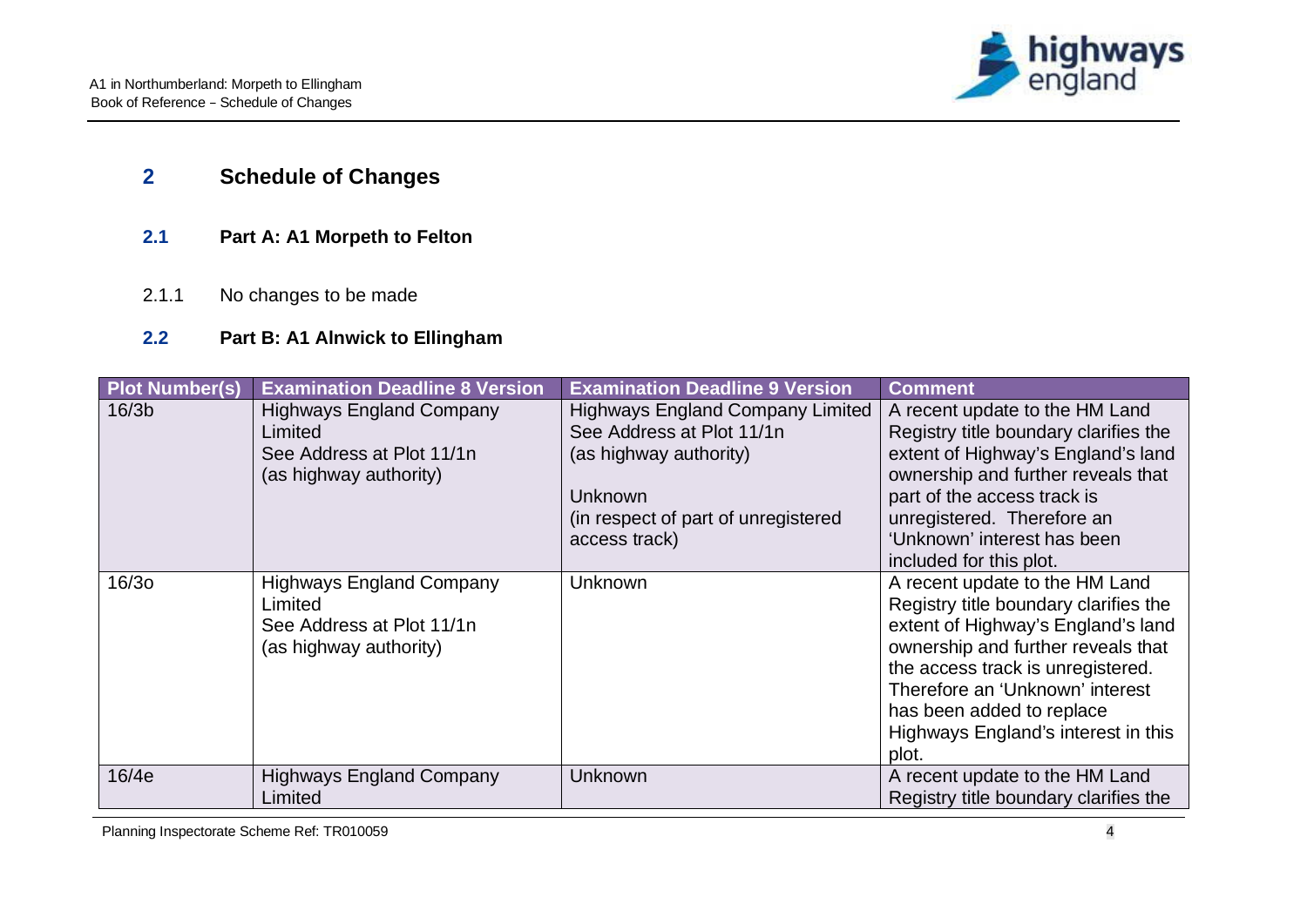

| <b>Plot Number(s)</b> | <b>Examination Deadline 8 Version</b>                                   | <b>Examination Deadline 9 Version</b> | <b>Comment</b>                                                                                                                                                                                                                                                                                           |
|-----------------------|-------------------------------------------------------------------------|---------------------------------------|----------------------------------------------------------------------------------------------------------------------------------------------------------------------------------------------------------------------------------------------------------------------------------------------------------|
|                       | See Address at Plot 11/1n                                               |                                       | extent of Highway's England's land<br>ownership and further reveals that<br>the access track is unregistered.<br>Therefore an 'Unknown' interest<br>has been added to replace<br>Highways England's interest in this<br>plot.                                                                            |
| 16/6a                 | <b>Highways England Company</b><br>Limited<br>See Address at Plot 11/1n | Unknown                               | A recent update to the HM Land<br>Registry title boundary clarifies the<br>extent of Highway's England's land<br>ownership and further reveals that<br>the access track is unregistered.<br>Therefore an 'Unknown' interest<br>has been added to replace<br>Highways England's interest in this<br>plot. |
| 16/6b                 | <b>Highways England Company</b><br>Limited<br>See Address at Plot 11/1n | Unknown                               | A recent update to the HM Land<br>Registry title boundary clarifies the<br>extent of Highway's England's land<br>ownership and further reveals that<br>the access track is unregistered.<br>Therefore an 'Unknown' interest<br>has been added to replace<br>Highways England's interest in this<br>plot. |
| 16/6c                 | <b>Highways England Company</b><br>Limited<br>See Address at Plot 11/1n | Unknown                               | A recent update to the HM Land<br>Registry title boundary clarifies the<br>extent of Highway's England's land<br>ownership and further reveals that                                                                                                                                                      |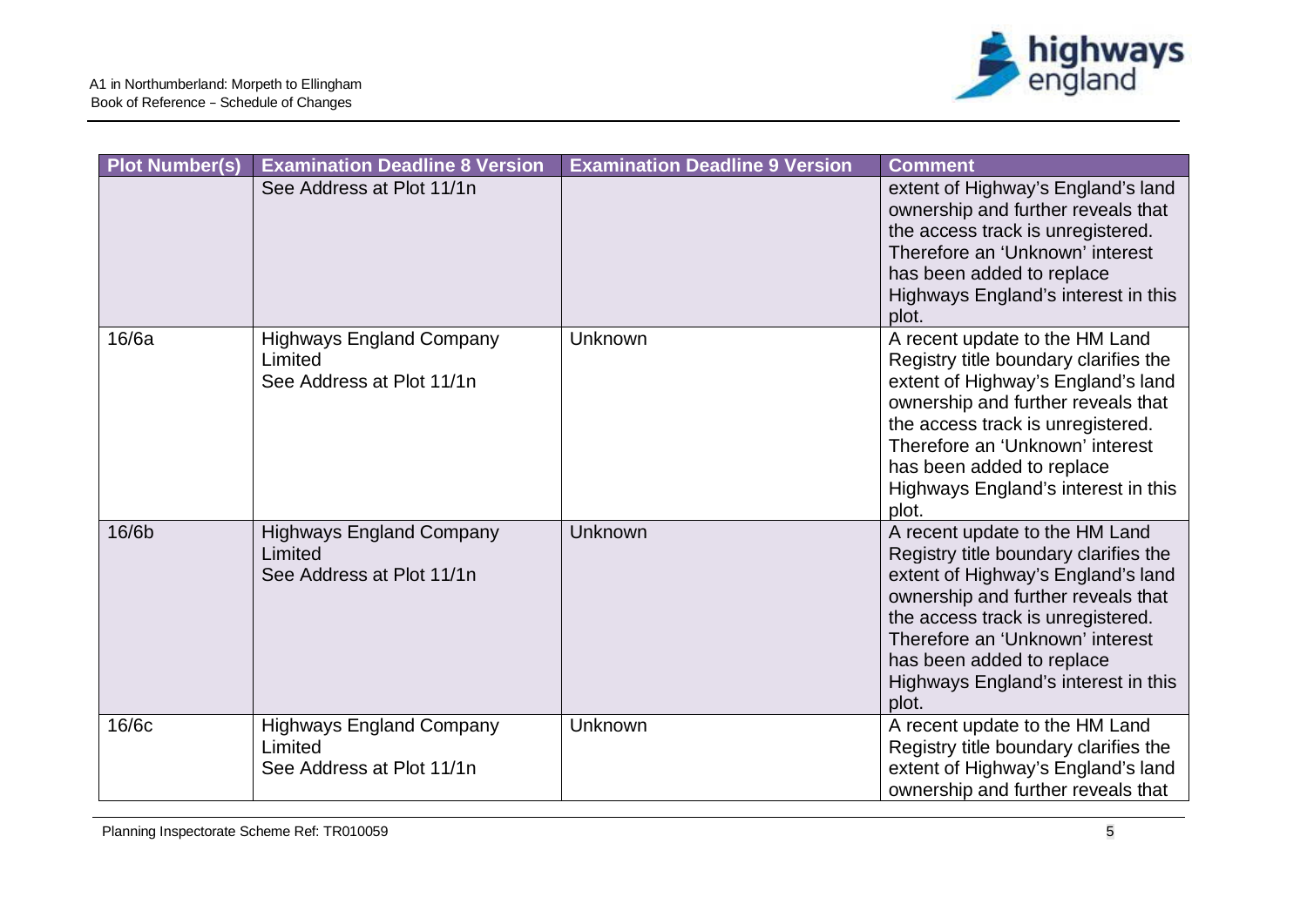

| <b>Plot Number(s)</b> | <b>Examination Deadline 8 Version</b>                                   | <b>Examination Deadline 9 Version</b>                                                                                                                                                                                           | <b>Comment</b>                                                                                                                                                                                                                                                                                           |
|-----------------------|-------------------------------------------------------------------------|---------------------------------------------------------------------------------------------------------------------------------------------------------------------------------------------------------------------------------|----------------------------------------------------------------------------------------------------------------------------------------------------------------------------------------------------------------------------------------------------------------------------------------------------------|
|                       |                                                                         |                                                                                                                                                                                                                                 | the access track is unregistered.<br>Therefore an 'Unknown' interest<br>has been added to replace<br>Highways England's interest in this<br>plot.                                                                                                                                                        |
| 16/7a                 | <b>Highways England Company</b><br>Limited<br>See Address at Plot 11/1n | Unknown<br><b>Charles Henry Armstrong</b><br>See Address at Plot 16/4a<br>(in respect of subsoil up to half<br>width)<br>Sylvia Elizabeth Armstrong<br>See Address at Plot 16/4a<br>(in respect of subsoil up to half<br>width) | A recent update to the HM Land<br>Registry title boundary clarifies the<br>extent of Highway's England's land<br>ownership and further reveals that<br>the access track is unregistered.<br>Therefore an 'Unknown' interest<br>has been added to replace<br>Highways England's interest in this<br>plot. |
| 16/7b                 | <b>Highways England Company</b><br>Limited<br>See Address at Plot 11/1n | Unknown<br><b>Charles Henry Armstrong</b><br>See Address at Plot 16/4a<br>(in respect of subsoil up to half<br>width)<br>Sylvia Elizabeth Armstrong<br>See Address at Plot 16/4a<br>(in respect of subsoil up to half<br>width) | A recent update to the HM Land<br>Registry title boundary clarifies the<br>extent of Highway's England's land<br>ownership and further reveals that<br>the access track is unregistered.<br>Therefore an 'Unknown' interest<br>has been added to replace<br>Highways England's interest in this<br>plot. |
| 16/8a                 | <b>Highways England Company</b><br>Limited                              | Unknown                                                                                                                                                                                                                         | A recent update to the HM Land<br>Registry title boundary clarifies the                                                                                                                                                                                                                                  |

Planning Inspectorate Scheme Ref: TR010059 6